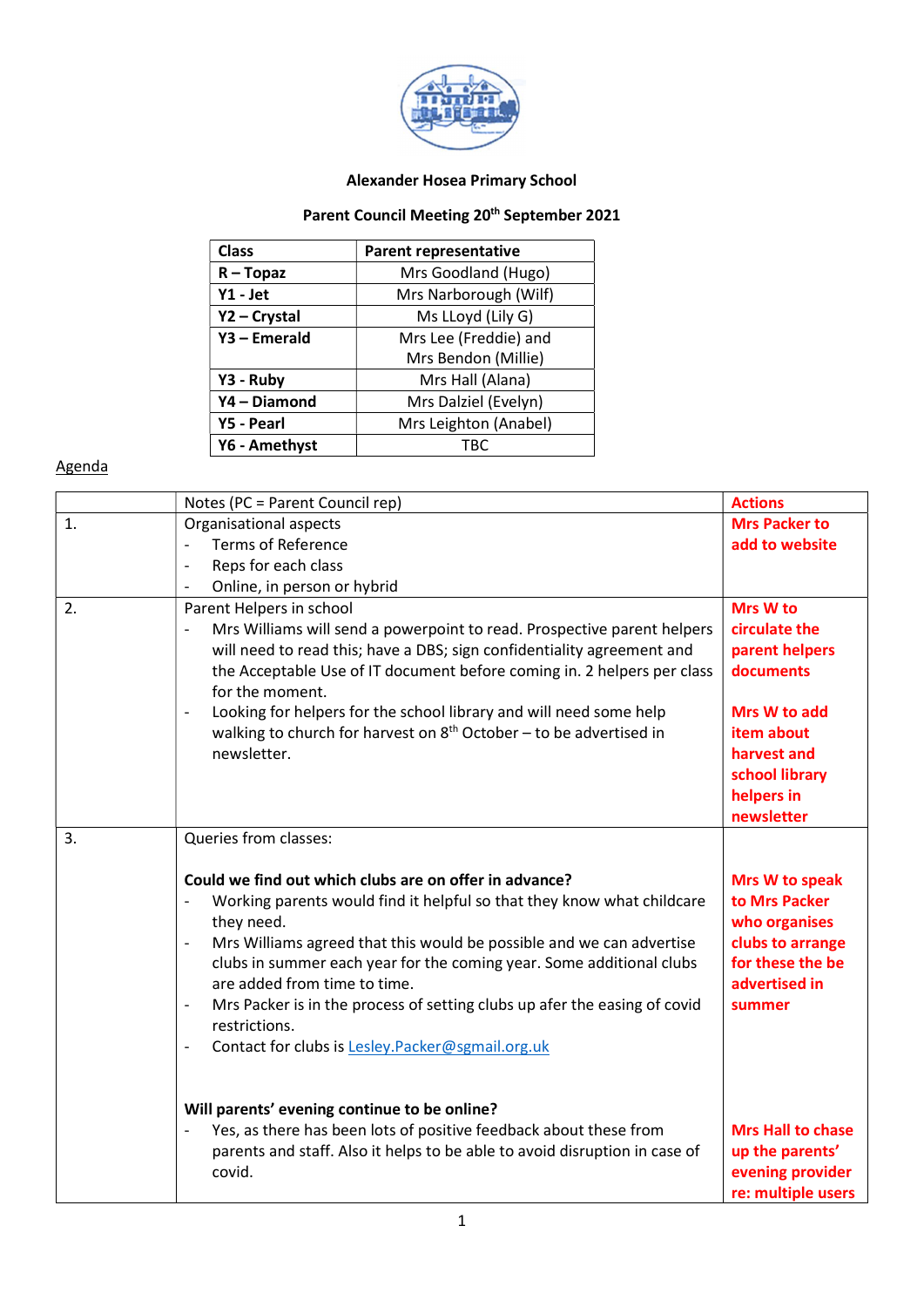| The provider was due to update the system so that parents could access<br>from two separate places (eg from their workplaces), but this was not in<br>place before the spring parents eve, we have been assured that it will<br>be for Oct parents' eve.                                                                                                                                                                                                                                                                                                                                                                                                                                                                        |                                                                                            |
|---------------------------------------------------------------------------------------------------------------------------------------------------------------------------------------------------------------------------------------------------------------------------------------------------------------------------------------------------------------------------------------------------------------------------------------------------------------------------------------------------------------------------------------------------------------------------------------------------------------------------------------------------------------------------------------------------------------------------------|--------------------------------------------------------------------------------------------|
| Could the gates be opened earlier than 8:50am?<br>We have returned to our normal arrangements after needing to have<br>$\overline{\phantom{a}}$<br>staggered starts/ends. Schools are no longer required to have staggered<br>starts.<br>Where possible, Mrs W will try to open a minute or two early.<br>$\qquad \qquad \blacksquare$<br>PC rep reported that drop off and pick-ups are going well.<br>$\overline{\phantom{a}}$<br>PC asked if parents are allowed to wait on the grass areas at the front of<br>$\overline{\phantom{a}}$<br>school. Mrs W said that this is fine.<br>Discussed one way system - this works well and will continue as it<br>$\qquad \qquad \blacksquare$<br>avoids congestion at the top gate. | Mrs W to try to<br>open the gates a<br>bit earlier, where<br>possible                      |
| Will there be more TAs again like last year?<br>We had additional funding through covid catch up last year, which we<br>used for additional TAs. If further funding is received, we will look at this<br>again.                                                                                                                                                                                                                                                                                                                                                                                                                                                                                                                 |                                                                                            |
| Should school meals be providing a pudding option when children should<br>not be bringing sugary treats in lunchboxes?<br>There are strict guidelines for the catering provider, which includes<br>$\qquad \qquad -$<br>puddings with low sugar content. The menus are strictly quality assured<br>by nutritionists at Integra. There is a fruit/yoghurt option so that<br>children can have this instead if they wish.                                                                                                                                                                                                                                                                                                         |                                                                                            |
| Will toast/fruit tuck service and salad bar start again soon?<br>Integra catering have staff shortages (due to difficulties with<br>recruitment) at the moment, which means that meals are being cooked<br>off site, so this is not possible at the moment.<br>When the snack service resumes, we are looking at this being brought<br>$\qquad \qquad -$<br>around to classes so that children do not need to waste break time<br>queueing in the hall.                                                                                                                                                                                                                                                                         |                                                                                            |
| Query about portion sizes and choice<br>There are standard portion sizes, which the catering team work to.<br>Meals are cooked at another school at the moment, but children have<br>$\qquad \qquad -$<br>choices at the time of booking.<br>We are looking at moving from SIMS pay (where we have had regular<br>$\qquad \qquad -$<br>technical problems) to Parent Pay                                                                                                                                                                                                                                                                                                                                                        |                                                                                            |
| Should we be using website or Google Classroom for communication?<br>Both have a place. Website has school diary, helpful information, class<br>$\qquad \qquad \blacksquare$<br>newsletters etc; Google Classroom (GC) is the main means of<br>communication with teachers (including homelearning). Can also use<br>staff emails as needed too.<br>The office use text messages and emails to communicate too.<br>$\overline{\phantom{a}}$<br>PC asked whether all texts and emails could be addressed to the class<br>$\overline{\phantom{a}}$<br>where relevant as sometimes it's hard to know which class it relates to                                                                                                     | Mrs W to ask<br>staff to address<br>emails/texts to<br>the class if<br>specific to a class |
| if parent has more than one child at the school. Mrs W agreed that this<br>can be done.<br>PC asked whether spellings could be posted on GC as well as in the<br>$\qquad \qquad \blacksquare$<br>spelling books.                                                                                                                                                                                                                                                                                                                                                                                                                                                                                                                | Mrs W to ask<br>staff to post<br>spellings on GC                                           |